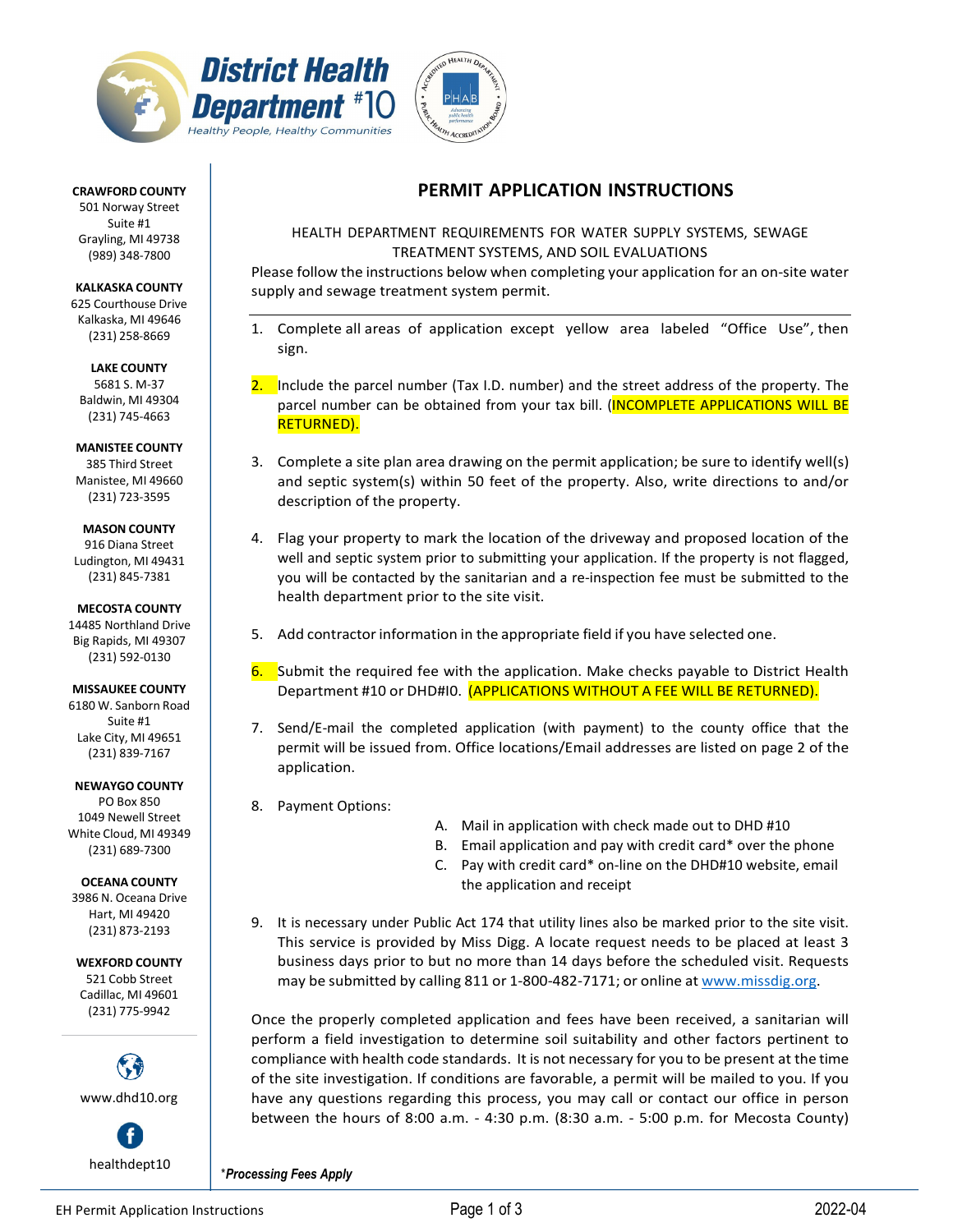#### OTHER PERMITS

 $\overline{1}$ 

Each location is a specific site and may require other permits not warranted by this department. These include but are not limited to: township zoning permit, soil and erosion permit, wetlands permit, driveway permit, etc. Please contact the appropriate agency for these determinations.

| <b>MINIMUM ISOLATION DISTANCE REQUIREMENTS</b> |                       |          |  |  |  |  |  |  |  |  |  |
|------------------------------------------------|-----------------------|----------|--|--|--|--|--|--|--|--|--|
| <b>ISOLATION FROM SEPTIC TANK</b>              | DISTANCE DRAIN BED ** |          |  |  |  |  |  |  |  |  |  |
| <b>Property Line</b>                           | 5 feet                | 10 feet  |  |  |  |  |  |  |  |  |  |
| <b>Basement Wall</b>                           | 10 feet               | 10 feet  |  |  |  |  |  |  |  |  |  |
| Lake or Stream                                 | 50 feet               | 100 feet |  |  |  |  |  |  |  |  |  |
| <b>Bank or Drop Off</b>                        | 10 feet               | 15 feet  |  |  |  |  |  |  |  |  |  |
| <b>Residential Well Only</b>                   | 50 feet               | 50 feet  |  |  |  |  |  |  |  |  |  |
| <b>Non-Community Well</b>                      | 75 feet               | 75 feet  |  |  |  |  |  |  |  |  |  |
| <b>Water Line</b>                              | 10 feet               | 10 feet  |  |  |  |  |  |  |  |  |  |
| <b>Swimming Pool</b>                           | 10 feet               | 10 feet  |  |  |  |  |  |  |  |  |  |

\*\*The ZONING REQUIREMENTS OR RESTRICTIVE COVENANTS, OR RIVER ZONING MAY require greater distances, as well as requirements from other commercial facilities.

\*\*DISPOSAL METHODS other than a drain bed may require greaterisolation distances.

#### **PLEASE SHOW THE FOLLOWING ON YOUR SITE PLAN**

- A. The location of any existing building, wells, or sewage disposal facilities on the property, or on adjoining property if closer than 50' from your property.
- B. Show the location of the proposed new buildings, wells, sewage systems, drive ways etc. Identify well(s) and septic system(s) within 50 feet of property line.
- C. Please indicate any easement, utility lines, lakes, streams, ponds, etc.
- D. Indicate distances between wells and septic tanks, disposal fields, property lines, lakes, rivers, streams, drop offs, etc. and adjoining property within 50 feet of this site.
- E. Please show the measurements of the width and depth of your property and indicate how many acres therein.

#### **YOUR SITE PLAN DRAWING SHOULD BE LEGIBLE AND RESEMBLE THE EXAMPLE SHOWN BELOW.**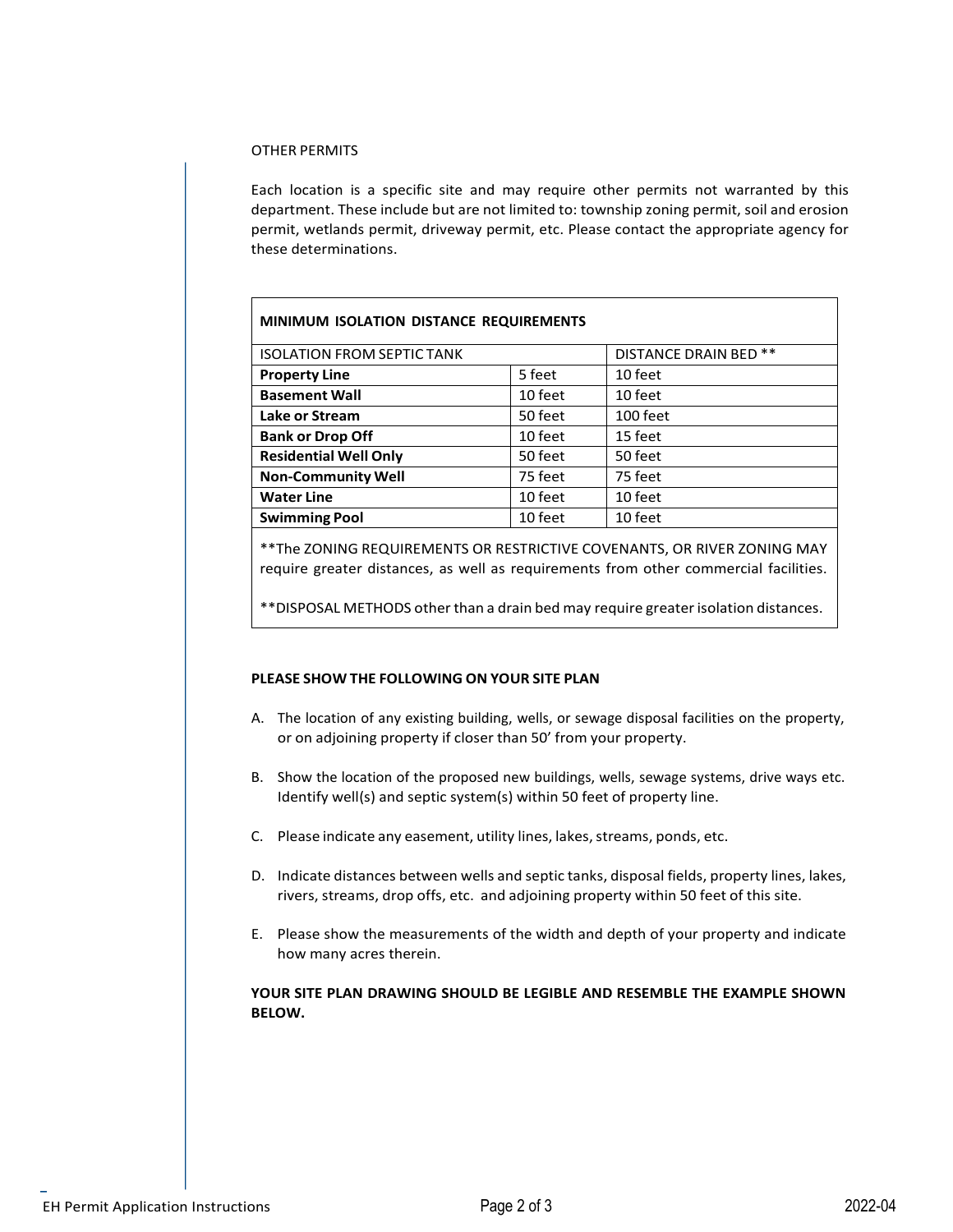#### EXAMPLE OF PROPERLY COMPLETED SITE PLAN

#### **Site Plan**

Show as much detail as possible on the site plan.

#### *Please Include:*

- 1. Prominent landmarks on or nearby the site (surface waters, fences, large trees, buildings, neighboring houses, etc.
- 2. Site boundaries
- 3. Show location of buildings and drives.
- 4. Show location of well and/or sewage treatment system.
- 5. Indicate North

#### Map to Property (Closest major cross road/streets)





I, the owner or the owner's representative, agree to allow the representative of the District Health Department #10 accessto the described parcel to perform necessary test, and observations. The above information is true and correct to the best of my knowledge, I agree to install any permitted water supply and/or sewage treatment facility in accordance with the District Health Department #10 Environmental Health Code and applicable State Law.

 John Doe Signature

January 31, 2021 Date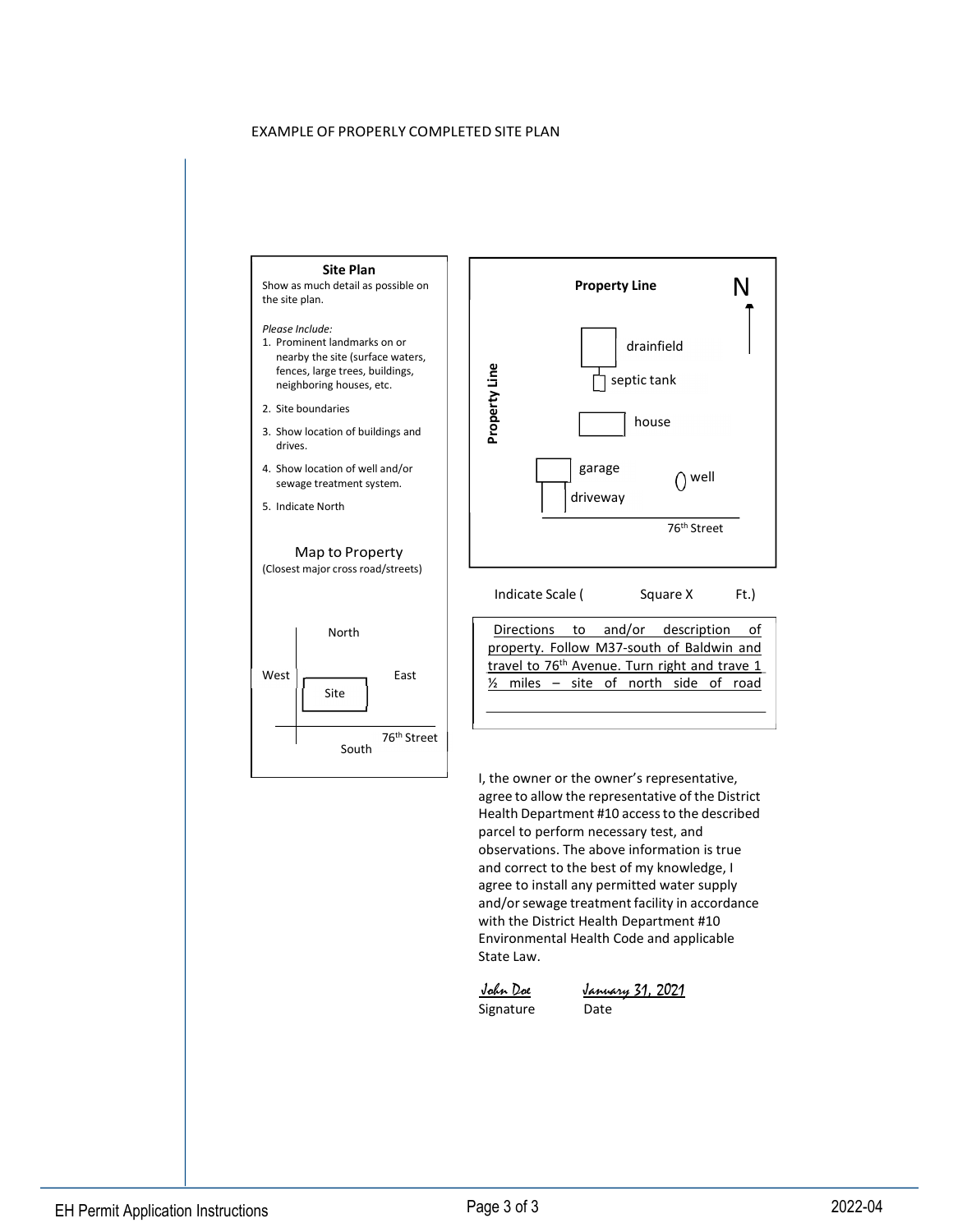| <b>HIES INSPECTIONS</b>                     | \$250<br>Full Inspection | \$180<br>Partial (Septic and well only) | \$25 plus laboratory costs<br>Water Re-Sampling | <b>OTHER FEES</b> | \$30<br>Sewage Contractor License | \$60, one bed only \$40<br>Taming Facility License | $$80$ each<br>Swimming Pool/Spa Inspection Fee | $\frac{810}{5}$<br>Radon Kits   | \$20<br>Bacterial Water Sample | \$20<br>Nitrate Water Sample               | \$30<br>Lead Test for Water             | Effective 1-1-2022<br><b>FEES</b><br><b>FOOD SERVICE</b> | \$450<br>Fixed food service                 | \$330                              | Seasonal (9 months or less)                 | \$180<br>Transitory *Fee set by the state<br>Incidental ** | \$155<br>License | 680              | Inspection | \$135<br>Mobile            | \$100<br>Mobile Commissary | TEMPORARY               | \$100<br>For Profit | \$60<br>Non-Profit | First 2 permits free, \$60 afterward<br>No Charge/Donation Only | \$60 additional fee<br>Application less than 7 days prior to event | PLAN REVIEW                    | \$400<br>Fixed or Seasonal Facility | \$150<br>Review/Consultation for approval of new | menu/procedures                       | \$150<br>Re-Inspection Fee | Double fee after 30 days<br>Late Fee for annual license | \$150<br><b>Food Certification Class</b> | \$150<br><b>Food Processing Fee</b> | No charge<br>Senior Meal Site (Council on Aging) | ** Menu limited to popcorn, hot dogs, hand-dipped ice cream, fountain pop, coffee, soft | pretzels, and satellite facilities with no food preparation |                                 | TEMPORARY CAMPGROUND FEE SCHEDULE FOR 2022 (State Fee Amount)<br>Campground with 76 - 100 sites \$190<br>\$94<br>Campground with $5 - 25$ sites | Campground with $100 - 500$ sites \$284 | Campground with $>500$ sites \$632<br>Campground with $26 - 50$ sites \$126<br>Campground with $51 - 75$ sites \$158 |                                             |                                          |  |
|---------------------------------------------|--------------------------|-----------------------------------------|-------------------------------------------------|-------------------|-----------------------------------|----------------------------------------------------|------------------------------------------------|---------------------------------|--------------------------------|--------------------------------------------|-----------------------------------------|----------------------------------------------------------|---------------------------------------------|------------------------------------|---------------------------------------------|------------------------------------------------------------|------------------|------------------|------------|----------------------------|----------------------------|-------------------------|---------------------|--------------------|-----------------------------------------------------------------|--------------------------------------------------------------------|--------------------------------|-------------------------------------|--------------------------------------------------|---------------------------------------|----------------------------|---------------------------------------------------------|------------------------------------------|-------------------------------------|--------------------------------------------------|-----------------------------------------------------------------------------------------|-------------------------------------------------------------|---------------------------------|-------------------------------------------------------------------------------------------------------------------------------------------------|-----------------------------------------|----------------------------------------------------------------------------------------------------------------------|---------------------------------------------|------------------------------------------|--|
|                                             |                          |                                         | January 1, 2022<br>Effective:                   |                   |                                   | \$330                                              | \$180                                          | \$100                           | \$80                           | \$230                                      | \$140                                   |                                                          | \$330                                       | \$180                              | \$400                                       | \$250                                                      |                  | \$180            | \$350      | \$180                      |                            |                         | \$20                | \$20               |                                                                 | \$275                                                              | \$180                          | \$25 plus laboratory costs          | \$40                                             |                                       | \$75                       | No Charge                                               |                                          | \$150                               | \$400                                            | \$30                                                                                    | \$100                                                       | $$450 + $25$ /site              | storage units)<br>(site fee waived for                                                                                                          |                                         | \$120                                                                                                                | $$60 + $0.25/\text{site over } 50$          | ** See fee schedule (bottom right)       |  |
| District Health Department #10 Fee Schedule | Environmental Health     |                                         | <b>PROGRAM/PROVIDED SERVICE</b>                 |                   | <b>SEPTIC PERMIT (Residential</b> | Residential (evaluation without a backhoe)         | Residential (evaluation with a backhoe)        | Re-inspection/Re-evaluation Fee | Septic Tank Only               | Vacant Land Evaluation (without a backhoe) | Vacant Land Evaluation (with a backhoe) | <b>SEPTIC PERMIT (Commercial)</b>                        | Commercial < 1000 gallons (without backhoe) | Commercial <1000 gallons (backhoe) | Commercial >1,000 gallons (without backhoe) | Commercial >1000 gallons (backhoe)                         | WELL PERMIT      | Private/Type III | Type II    | Type II Level 2 Assessment |                            | <b>WATER LABORATORY</b> | Bacterial sample    | Nitrate sample     | MORTGAGE EVALUATION                                             | Septic & Well Evaluation                                           | Septic Or Well Evaluation Only | Water Re-sampling                   | <b>POS Report Review</b>                         | <b>BUILDING PERMIT APPROVAL (BPA)</b> | Office & Field Review      | Office Review Only                                      | <b>ADMINISTRATIVE FEES</b>               | Informal Hearing                    | Appeals or Formal Hearing                        | Permit Renewal/Transfer                                                                 | Management Re-Evaluation                                    | Plan Review - Subdivision/Condo |                                                                                                                                                 | CAMPGROUNDS                             | Annual Inspection                                                                                                    | Temporary Campground Inspection (local fee) | Temporary Campground License (state fee) |  |